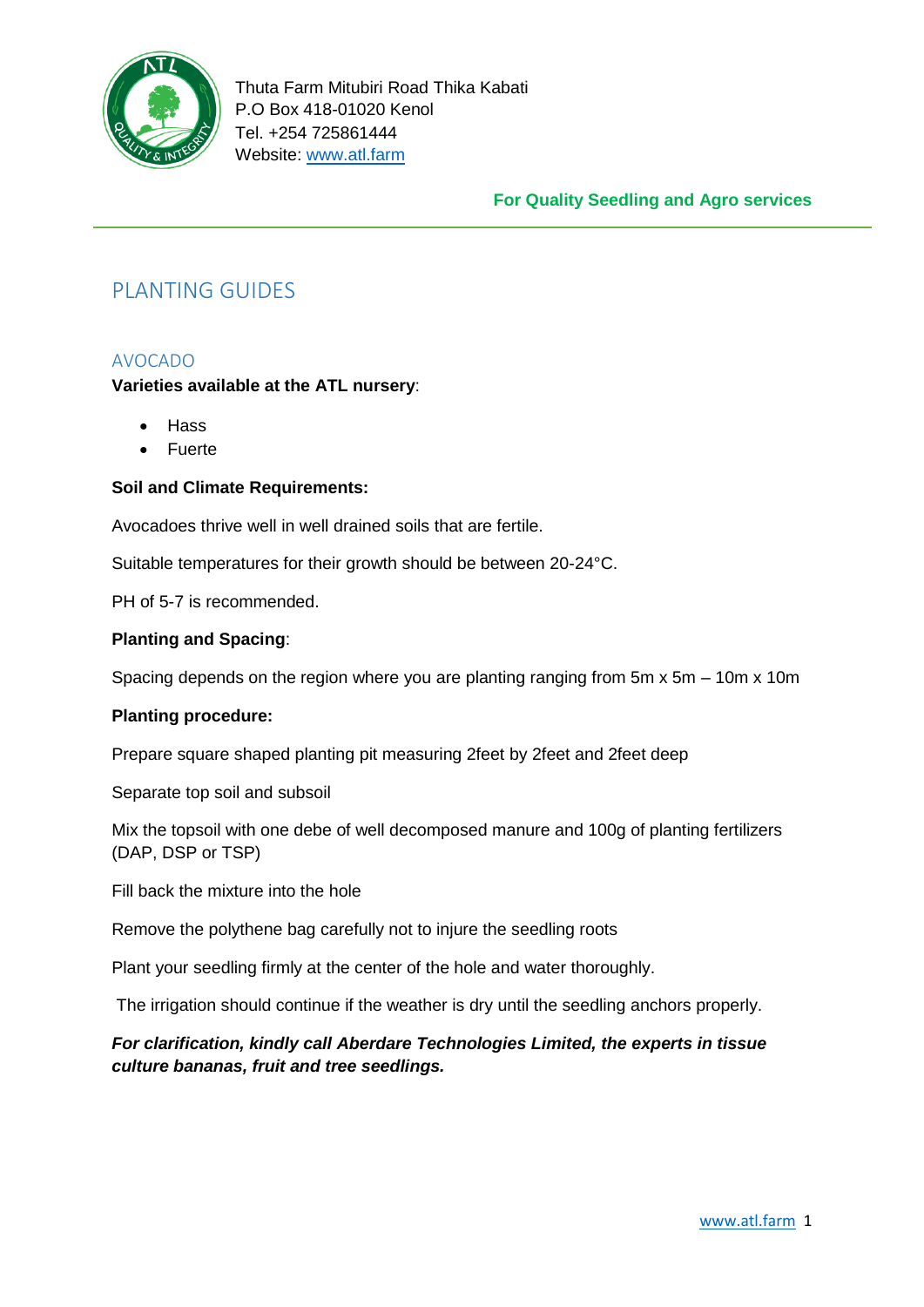## MACADAMIA

## **Varieties available at the ATL nursery:**

- Kiambu-3 (agronomical requirement below 1750m above sea level, rainfall 1600mm and temperatures  $17.5^\circ$  c -19 $^\circ$  c)
- Muranga-20- (agronomical requirement below 1550-1750m above sea level, rainfall 1200mm and temperatures  $17.5^\circ$  c -19 $^\circ$  c)
- Embu-1- (agronomical requirement below 1550-1750m above sea level, rainfall 1200mm and temperatures  $18.5^\circ$  c -20 $^\circ$  c)
- Kirinyaga-1

## **Soil and Climate Requirements:**

In order to thrive well, macadamia seedlings should be planted in deep, well-drained, fertile soils.

They perform well at an altitude of 1500-1850m with optimum temperature, 17-21°C and pH of 5-6.

#### **Planting Procedure:**

Dig holes of about 60cmx60cm. Separate the topsoil from the subsoil. Mix the top soil with about 100-150g of poultry manure or a teaspoon of slow release fertilizer can be added. Return the mixture in the hole.

## **Spacing:**

Inter-row and intra-row spacing should be maintained at 5mx4m with a plant population of one hundred and eighty two (182) plants per acre.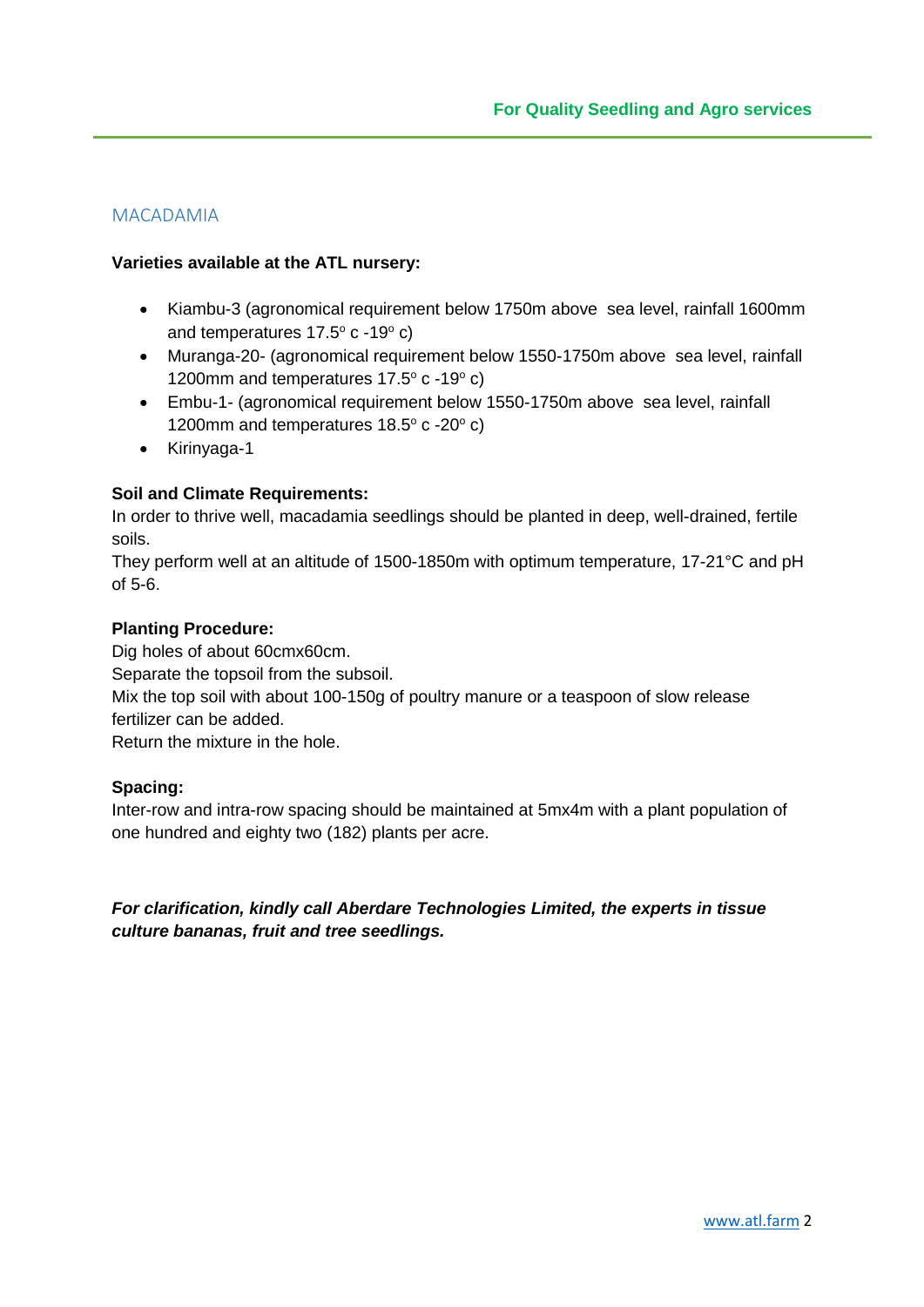## MANGO

## **Varieties available at the ATL nursery**:

- Apple
- Tommy
- Van dyke
- Kent
- Ngowe

## **Soil and Climate Requirements:**

For the best fruit quality and yield, deep fertile soils that are well drained are most suitable.

Production of mangoes requires temperatures between 24°C - 28°C.

Altitude should be about 1200m but would also do well up to an altitude of 1800m.

## **Planting Procedure:**

The topsoil and subsoil must be separated.

Mix the topsoil with about 20kg (one debe) of well decomposed manure and 60g of Triple Super Phosphate

Return this mixture in the hole.

## **Spacing:**

Mangoes planted under spacing of 5m x 5m – 10m x 10m depending on the variety thrive well.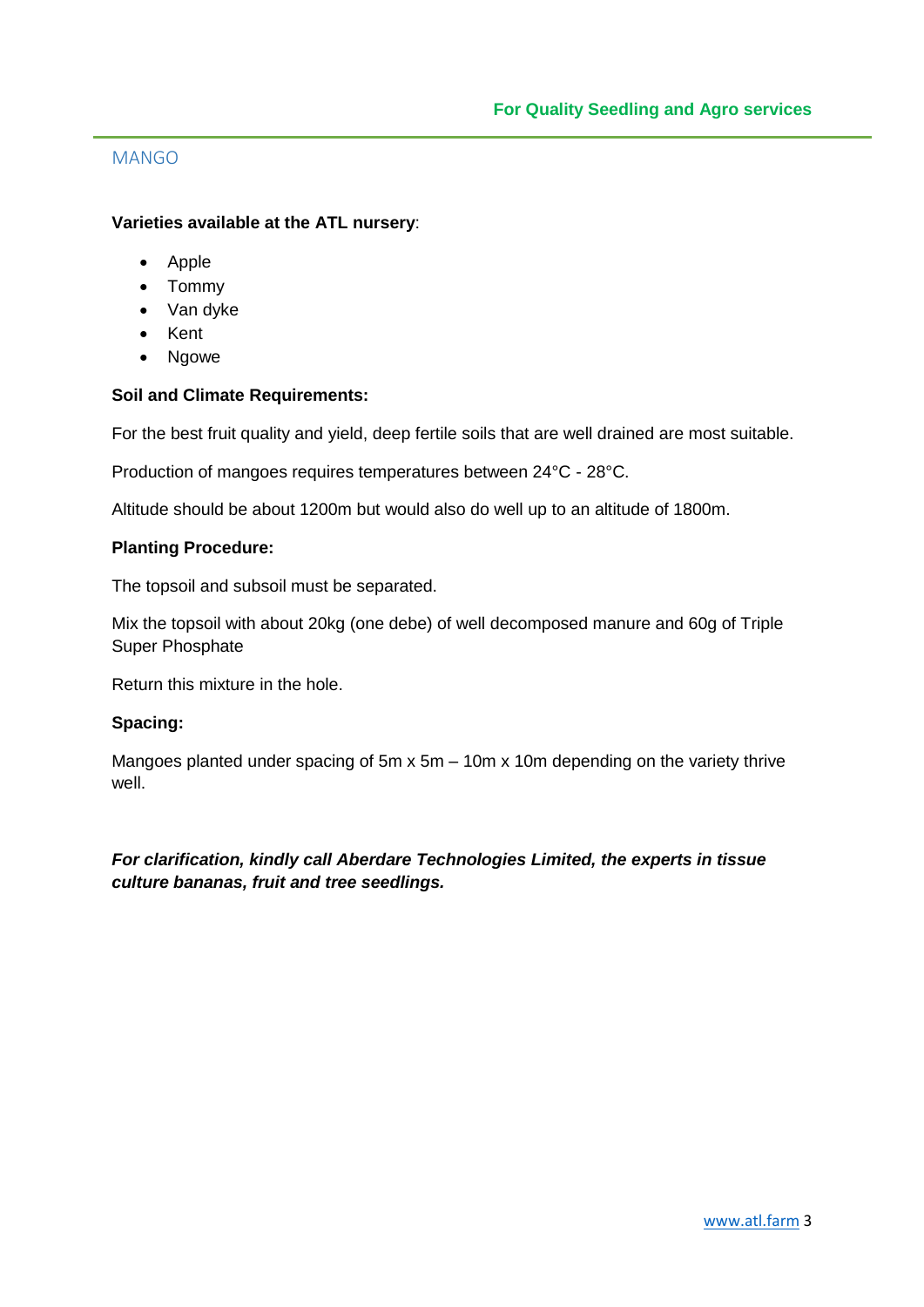# PASSION FRUIT

#### **Varieties available at the ATL nursery:**

- Grafted purple passion ( Passiflora edulis var purpla)
- Sweet yellow passion (Passiflora edulis var flavircarpa)

#### **Soil and Climate Requirements:**

Passions thrive well under deep, well drained fertile soils.

Purple passion does well in areas 1,400m above sea level.

Yellow passion fruit does in areas 1,300m below sea level.

#### **Planting Procedure:**

Dig square holes of width 45cm and depth 45cm.

Separate the topsoil from the subsoil.

The topsoil should be thoroughly mixed with 10kg of well-rotted manure and 60g of slow release fertilizer (DAP 0r TSP).

Fill the hole with this mixture.

Remove the polythene bag carefully to avoid harm on the roots and plant your seedling at the center of the hole

#### **Spacing:**

Spacing from plant to plant should be 3m and 2m between the rows.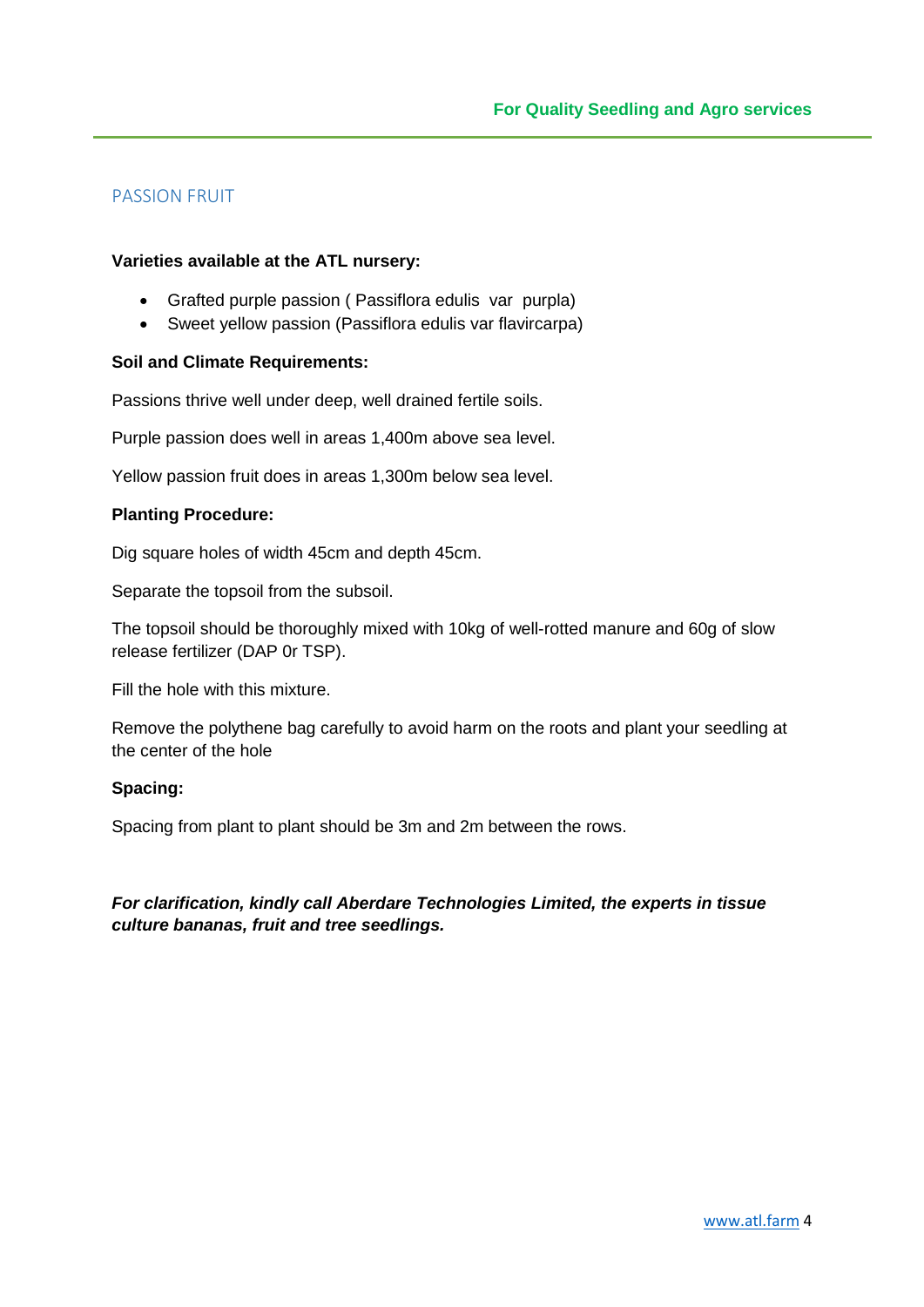# PAWPAW

#### **Varieties available at the ATL nursery:**

- S.P Sole
- Mountain

## **Soil and Climate Requirements:**

Growing soils for pawpaw should be deep, well drained and with adequate moisture.

They require warm to hot climate for growth.

An altitude below 2100m above sea level is suitable for their growth.

#### **Planting Procedure:**

Dig holes with width, 45cm and depth, 45cm.

Mix 10kg of well decomposed manure with 60g of double super phosphate fertilizer and the topsoil.

Fill the hole with this mixture.

# **Spacing:**

Pawpaw plants are sown at a spacing of 3mx3m.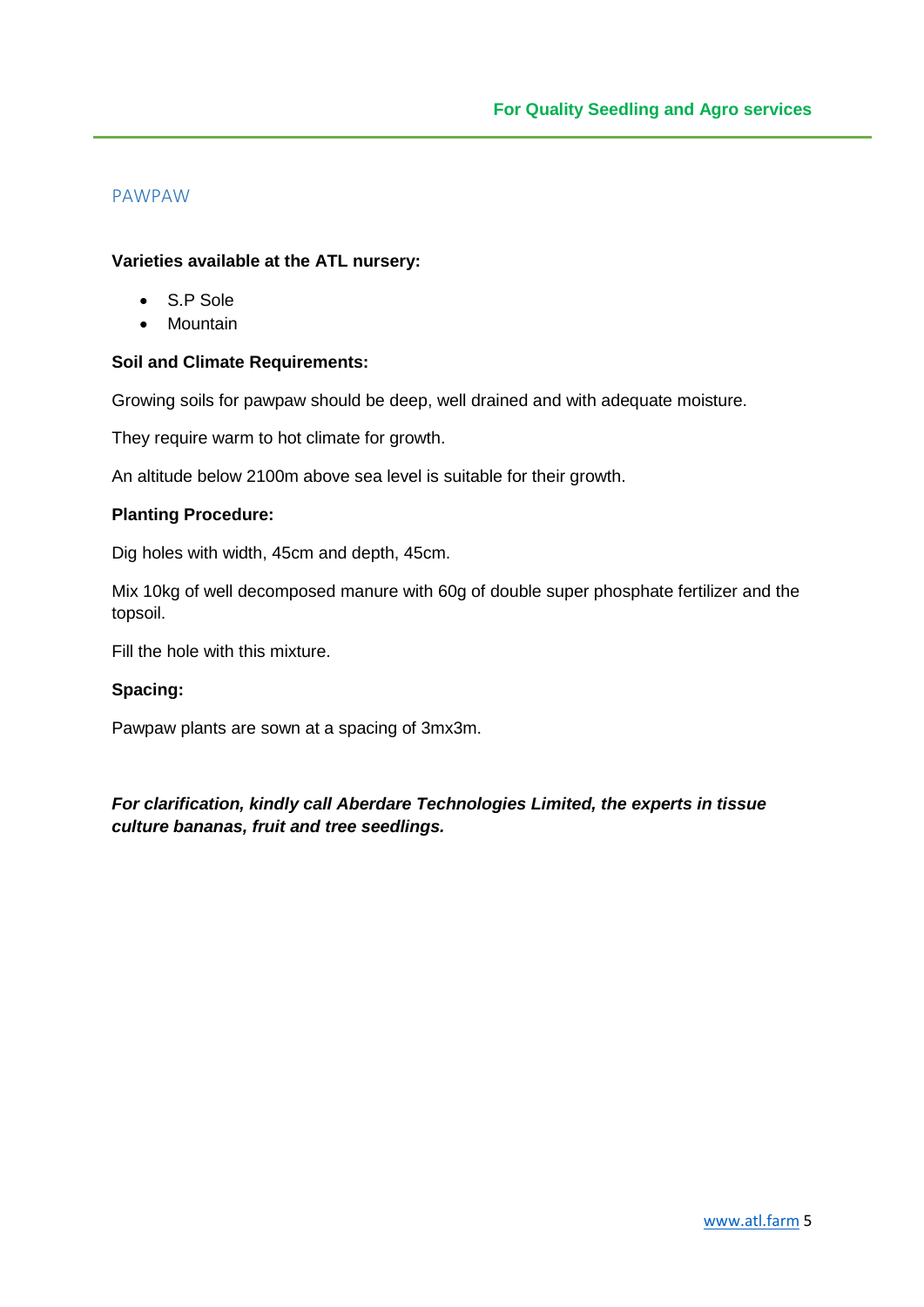## **STRAWBERRY**

#### **Varieties available at the ATL nursery:**

California

#### **Soil and Climate Requirements:**

Strawberries require well-drained medium loam soil that is rich in organic matter.

Soil pH of 5.7-6.5 is recommended.

#### **Planting Procedure:**

Dig holes measuring 30cm by 30cm

Separate topsoil from the subsoil

Mix the topsoil thoroughly with fully decomposed manure

#### **Spacing:**

Spacing of 45cmx45cm should be maintained between the seedlings .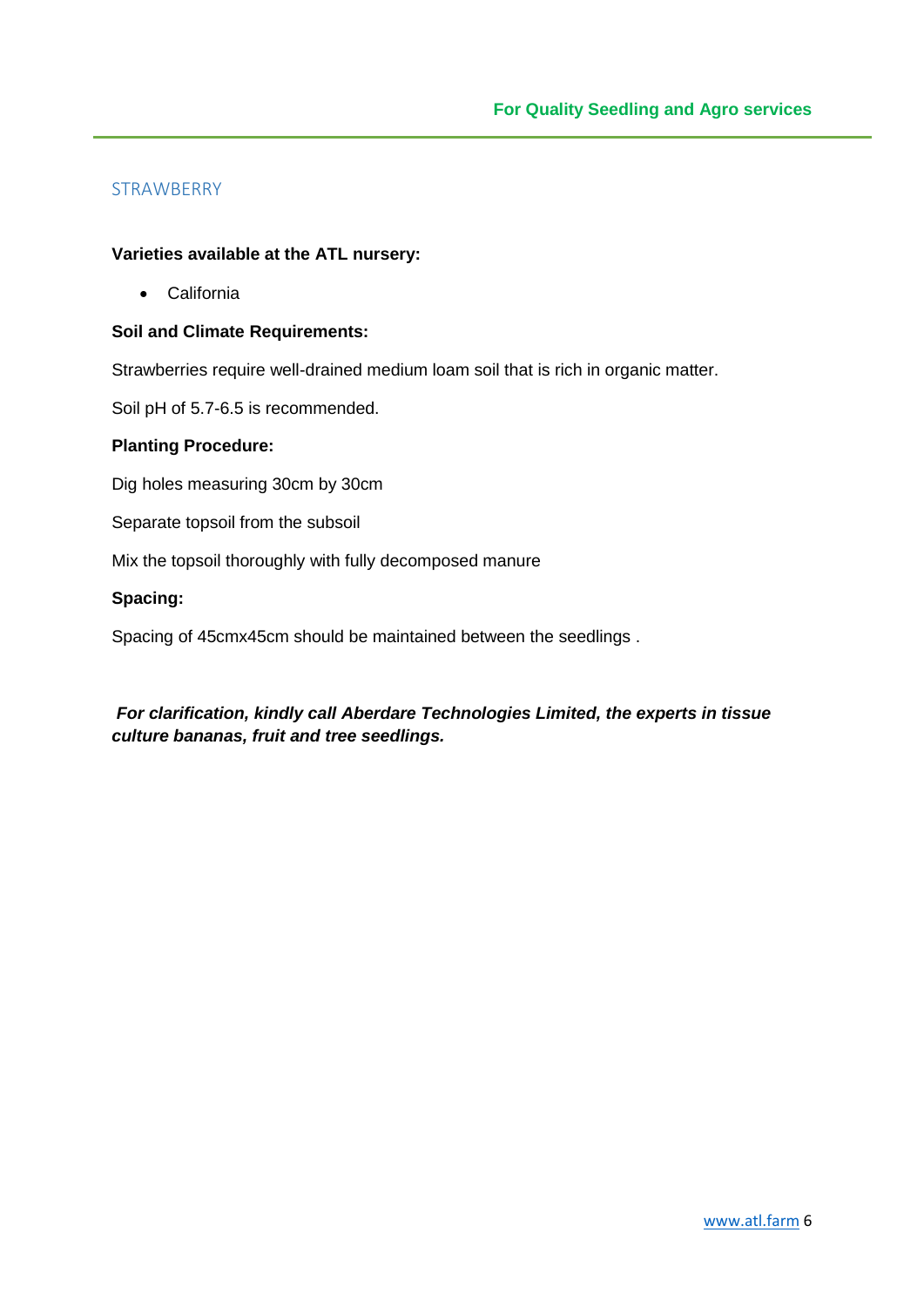# TREE TOMATO

#### **Varieties available at the ATL nursery:**

- Red tamarillo
- Giant

## **Soil and Climate Requirements:**

Tree tomatoes do best in well drained soils.

They grow well in altitudes between 1500m - 3000m and temperatures above 10°C.

#### **Planting Procedure:**

Dig square holes of width 45cm and depth, 45cm.

Separate the topsoil from the subsoil.

The topsoil should be thoroughly mixed with 1 debe of well-rotted manure and 60g of slow release manure.

Fill the hole with this mixture.

## **Spacing:**

Spacing mostly depends on the region

They should be planted at a spacing of 3mx3m.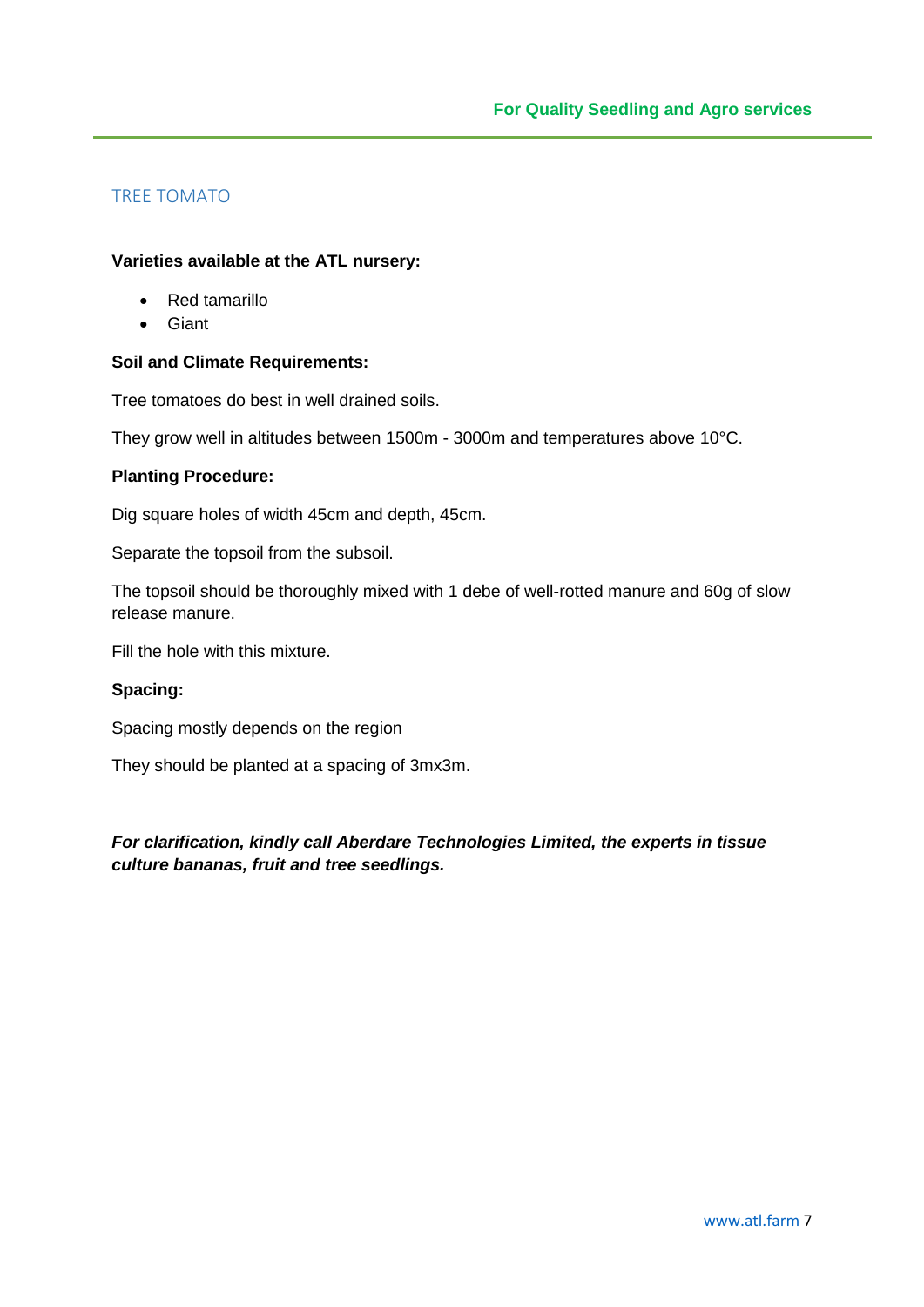## TISSUE CULTURE BANANAS

Planting Tissue culture bananas using the correct guidelines is very important.

#### **Varieties available at the ATL nursery:**

- $\bullet$  FHIA 17
- Grand naine
- Williams
- Jaffa
- Gall

#### **Remember! Marketing starts at production!!**

#### **Spacing:**

- 1. Medium height varieties
	- plant to plant, 9 feet
	- between rows 9 feet
- 2. Tall varieties
	- plant to plant 12 feet
	- **•** between rows 12 feet

#### **Planting pit preparations**

- Should be square shaped 3 feet by 3 feet by 3 feet deep
- Separate top soil (*one feet from the surface* ) from the sub soil

#### **Inputs**

- Two wheel barrows or two debes of fully decomposed farm yard manure
- 200g of DAP 0:0:46 or NPK 17:17:17 inorganic fertilizer
- Nematicide (Mocap or bio nematon) rate, as recommended by the manufacturer

#### **Planting procedure**

- Mix the top soil with the farm yard manure, fertilizer and nematicide (in case you are using Mocap)
- Put the mixture back into the hole up to 2.0 feet
- Hold your tissue culture banana seedling carefully and cut the plastic bag ensuring that the root plug does not break
- Plant the tissue culture banana seedling firmly in the mixture at the centre of the hole
- Pour 40 litres of water to saturate the media at planting
- Apply a solution of nematicide, uniformly at the surface of the hole after planting (in case you are using bio nematon), dissolve the powder in clean water and sprinkle uniformly at the surface of the hole